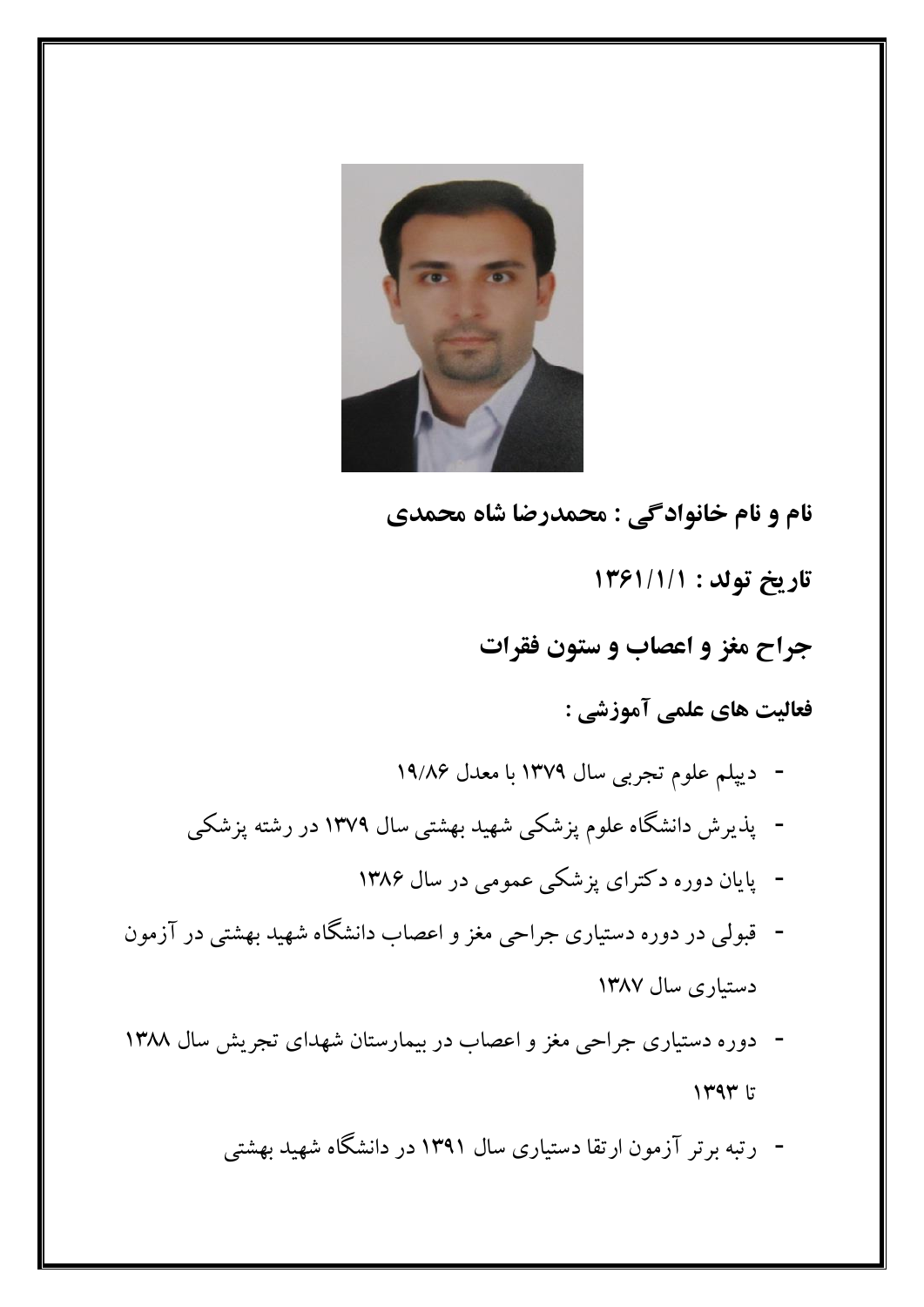- رتبه دوم بورد تخصصی جراحی مغز و اعصاب در کشور در سال 1393
- مدرس جراحی مغز و اعصاب و ستون فقرات در دانشگاه علوم پزشکی سبزوار در سال 1393
- استادیار و عضو هیت علمی جراحی مغز و اعصاب و ستون فقرات در دانشگاه علوم پزشکی شهید بهشتی از سال 1394 تا کنون
	- عضو مرکز تحقیقات استریوتاکتیک و نورو فانکشنال
		- عضو کمیته مورتالیتی بیمارستان شهدای تجریش
	- عضو کمیته رسیدگی به شکایات بیمارستان شهدای تجریش

**زمینه های فعالیتی مورد عالقه:**

- برگزاری دوره های آموزشی هفتگی برای دستیاران بخش - شرکت در جلسات پژوهشی جهت پیگیری پروژه های در دست اجرای مرکز تحقیقات جراحی اعصاب
	- شرکت در دوره های آموزشی جراحی های کم تهاجمی ستون فقرات و فراگیری روش های جدید جراحی ستون فقرات
- انجام پروژه های تحقیقاتی در زمینه روش های جدید instrumentation spinal تحت نظر قطب جراحی مغز و اعصاب و ستون فقرات کشور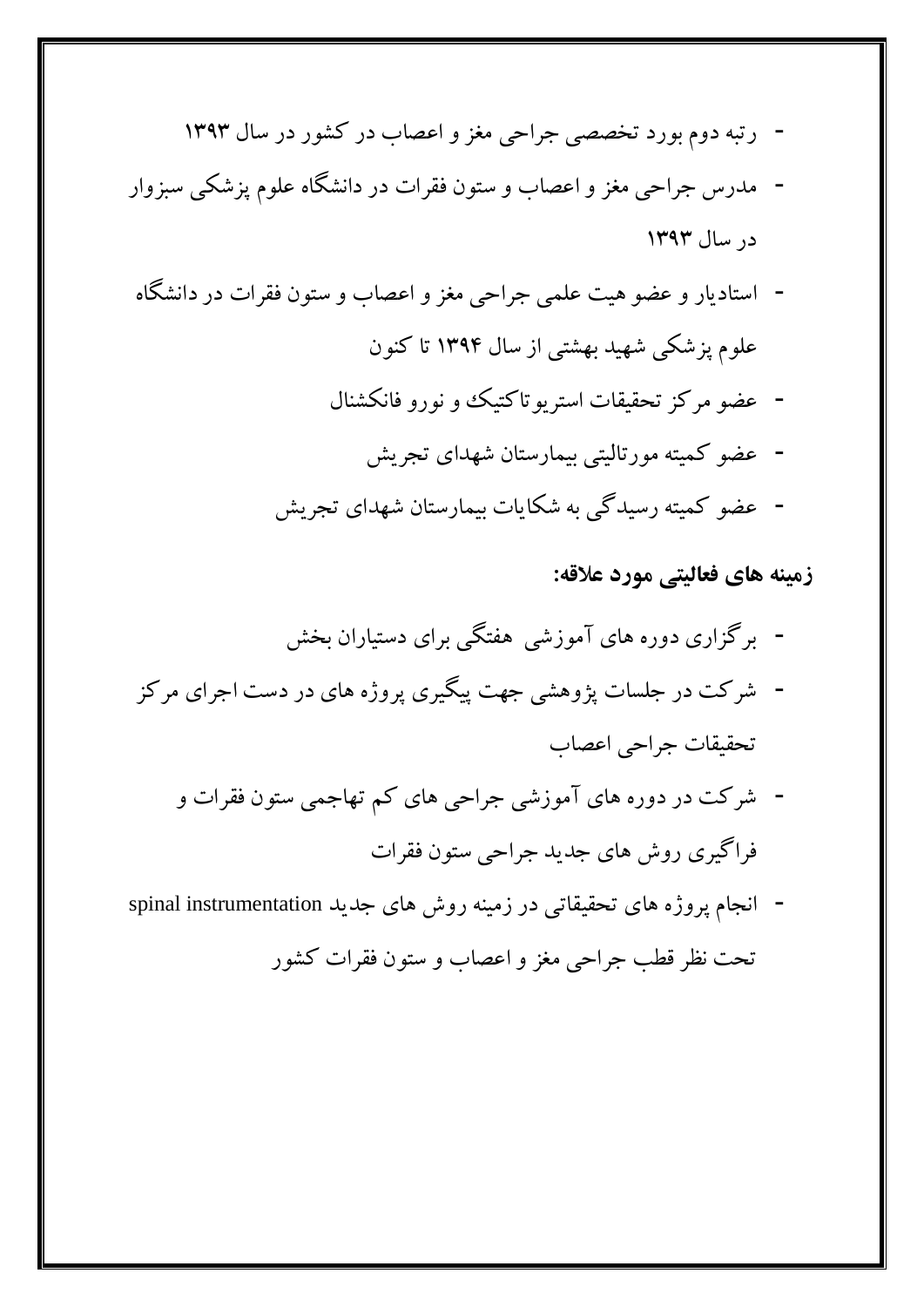## [Articles:](https://www.grammarly.com/blog/articles/)

.

- 1. Somatic CPEB4 and CPEB1 [genes mutations spectrum on the prognostic](https://www.jns-journal.com/article/S0022-510X(16)30097-1/fulltext)  [predictive accuracy in patients with high-grade glioma and their clinical](https://www.jns-journal.com/article/S0022-510X(16)30097-1/fulltext)  [significance.](https://www.jns-journal.com/article/S0022-510X(16)30097-1/fulltext) MR Boustani, F Mehrabi, E Yahaghi, RJ Khoshnood, M Shahmohammadi, Journal of the neurological sciences, 2016, 363, 80-83.
- 2. [Correlation of ADC Map with the Ki-67](javascript:void(0)) Index in Glial Tumor Prognosis in [Patients of Stereotaxic Ward.](javascript:void(0)) M Shahmohammadi, MA Fazeli, Z Janamiri, RA Gorji, International Clinical Neuroscience Journal, 2017, 4 (1), 18-24.
- 3. [Solitary Eosinophilic Granuloma in the Lumbar Spine: Case Report](javascript:void(0))
- 4. MA Fazeli, R Khoshnood, M Shahmohammadi, H Javadian
- 5. International Clinical Neuroscience Journal, 2016, 3 (3), 170-173
- 6. [Examination of The Predictive Power of Electromyography and](javascript:void(0))  [Urodynamic Study in Patients with Cauda Equina Syndrome \(Horse Tail](javascript:void(0))  [Syndrome\).](javascript:void(0)) M Shahmohammadi, RJ Khoshuod, A Zali, AS Seddeghi, NM Kabir Acta Informatica Medica, 2016, 24 (5), 328.
- 7. [Glioblastoma simultaneously present with adjacent meningioma: Case](javascript:void(0))  [report.](javascript:void(0)) MR Shahmohammadi, H Javadian, A Asgari, RJ Khoshnoud , International Clinical Neuroscience Journal,2016, 3 (1), 54-58.
- 8. [Frequency of OSM in Patients with Relapsing-Remmiting Multiple](javascript:void(0))  [Sclerosis,](javascript:void(0)) M Shahmohammadi, RJ Khoshnod, NM Kabir, PK Goudarzi.
- 9. Biomedical and Pharmacology Journal, 2016, 9 (1), 31-37.
- 1. [The role of Epigenetic Mechanisms in Causing Epilepsy: A review](javascript:void(0))
- 11.SR Dehkordi, M Shahmohammadi, NM Kabir, RJ Khoshnod. Health Sciences, 2016, 5 (9S), 417-422.
- 12.[The role of Epigenetic Mechanisms in Causing Epilepsy: A review](javascript:void(0))